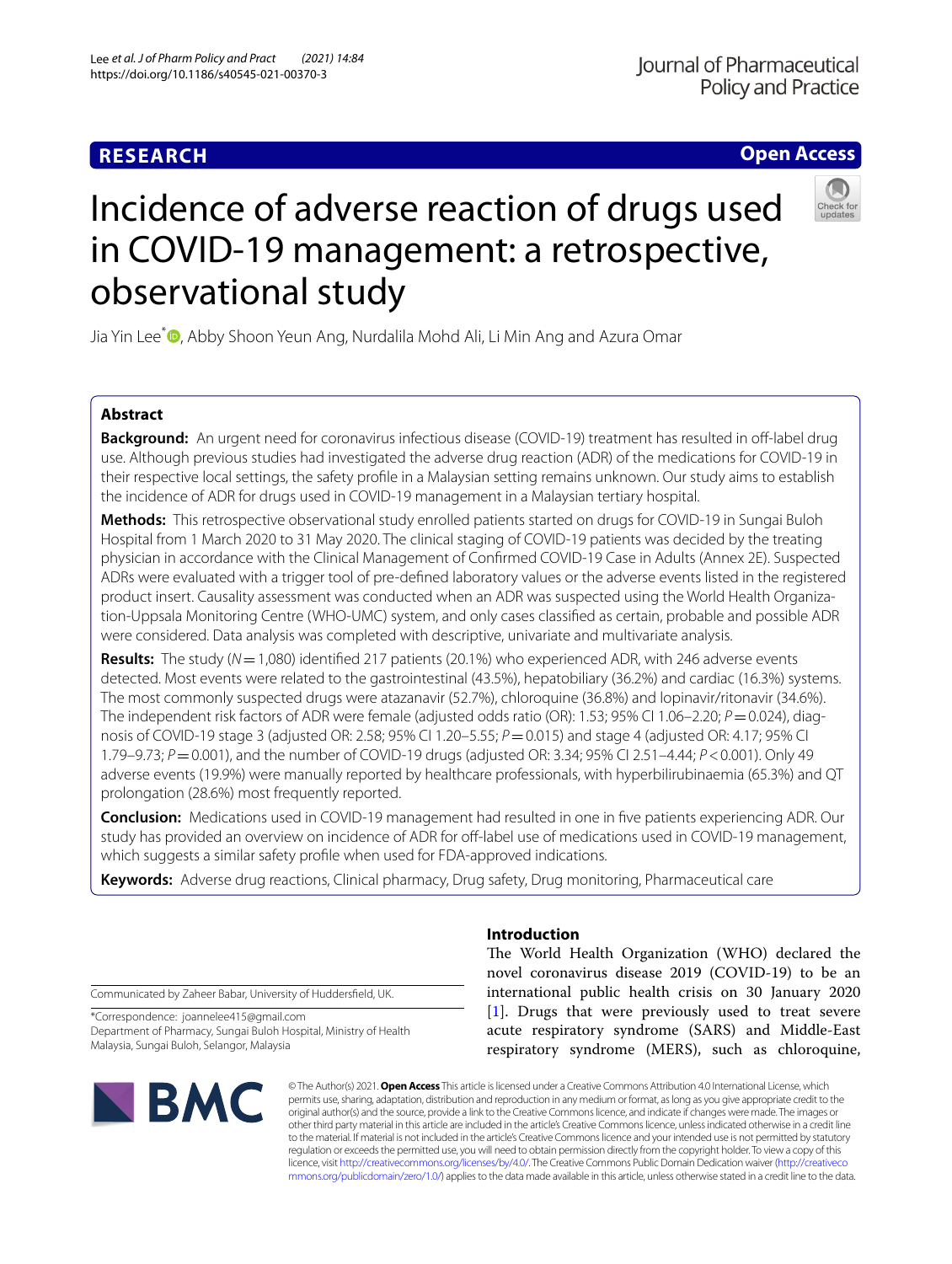hydroxychloroquine and interferon beta-1b, are now potential candidates to treat COVID-19. The rationale behind repurposing these agents is mostly based on the similar genetic proximity that these viruses share, result-ing in an off-label use of these medicines [[2\]](#page-7-1).

Numerous clinical studies are currently being conducted globally to investigate the efectiveness of potential drug therapies for COVID-19. Although the current focus is mainly investigating the efficacy of drugs for COVID-19 treatment, priority should also be given to ensure medication safety due to a 44% increase in risk associated with off-label drug use  $[3]$  $[3]$ .

Despite adverse drug reaction (ADR) being documented with registered indications, the safety profle of repurposed COVID-19 medications remains largely unknown with limited evidence. A multicentre, observational study on chloroquine use in COVID-19 patients  $(N=197)$  concluded that well-established side effects occurred in 26.9% of chloroquine group, i.e. dizziness  $(10.2%)$  and nausea  $(9.1%)$  [\[4](#page-7-3)]. Meanwhile, a French study by Gerard et al. [[5\]](#page-8-0) found that among 120 cardiac events due to drugs for COVID-19 management (hydroxychloroquine, chloroquine, lopinavir–ritonavir and azithromycin), 36.6% of cardiac events were associated with serious QT prolongation of QTc value>500 ms. An active monitoring study in China with COVID-19 patients on treatment (*N*=217) recorded an ADR rate of 37.8%, with the main complaints including gastrointestinal disorders  $(23%)$  and liver system disorders  $(13.8%)$  [[6\]](#page-8-1). In view of the scarcity of ADR reports from drugs for COVID-19 management, pharmacovigilance represents an important role in safety surveillance activity.

The National Pharmaceutical Regulatory Agency (NPRA) of Malaysia encourages ADR monitoring and reporting to determine the incidence of ADR, to identify predisposing risk factors for ADR and to maintain a national ADR database [\[7](#page-8-2)]. Previous studies have shown that ADR contributing factors include age, gender, multiple drug therapy, current disease, ethnic, genetic diferences and pharmaceutical factors [\[8\]](#page-8-3).

Reporting of suspected or known ADR of drugs when used in real healthcare settings can help to identify patterns and trends not found in clinical trials, resulting in heightened regulatory scrutiny and drug withdrawal based on risk–beneft ratio [[9\]](#page-8-4). A systematic review by Hazell et al.  $[10]$  $[10]$  found that the reporting rate of ADR had been underwhelming, with a median of 94% underreporting rate (interquartile range 82–98%) after reviewing spontaneous reports from hospitals and general practices across 37 studies from 12 countries. Contributions from these reports are necessary to provide timely information about the safety of these experimental COVID-19 drug therapies and to promote rational drug use.

This study aims to establish the incidence of ADR due to of-label drugs used in COVID-19 management in a local tertiary hospital setting. Secondary outcome measures are to establish the type of ADRs, to identify potential risk factors for ADR and to evaluate the reporting rate of ADR for healthcare professionals.

#### **Methods**

#### **Study design and population**

A retrospective, observational study using electronic medical records (EMRs) from Sungai Buloh Hospital, the main referral hospital for COVID-19 in Malaysia, was conducted to include data from 1 March 2020 to 31 May 2020.

The diagnosis and clinical staging of COVID-19 patients were done in accordance with the local guideline, Clinical Management of Confrmed COVID-19 Case in Adult (Annex 2E) by the Ministry of Health, Malaysia [[11\]](#page-8-6). Clinical staging was updated according to patients' disease progression upon daily review (Table  $1$ ), with the highest clinical staging taken into account in this study. Patients started on medications for COVID-19 were included in the study. Children aged 12 years and below with COVID-19 were only started with symptomatic treatment, hence excluded from the study.

All patients with suspected or confrmed COVID-19 requiring off-label drugs were identified through a name list generated from the EMR and screened for ADR. Medications that were used in COVID-19 patients during the study period were chloroquine, hydroxychloroquine, lopinavir/ritonavir, atazanavir/ ritonavir, ribavirin, interferon beta-1b, tocilizumab or favipiravir.

This study was registered with the National Medical Research Register and was approved by the institutional review boards of the Medical Research Ethics Committee of the Ministry of Health, Malaysia (NMRR-20- 1120-55048 (IIR)).

<span id="page-1-0"></span>**Table 1** Clinical staging of syndrome associated with COVID-19 [\[11\]](#page-8-6)

| Clinical stage | Disease progression                                        |
|----------------|------------------------------------------------------------|
|                | Asymptomatic                                               |
|                | Symptomatic, no pneumonia                                  |
|                | Symptomatic, pneumonia                                     |
|                | Symptomatic, pneumonia, requiring sup-<br>plemental oxygen |
|                | Critically ill with multi-organ involvement                |

Adapted from Ministry of Health, Malaysia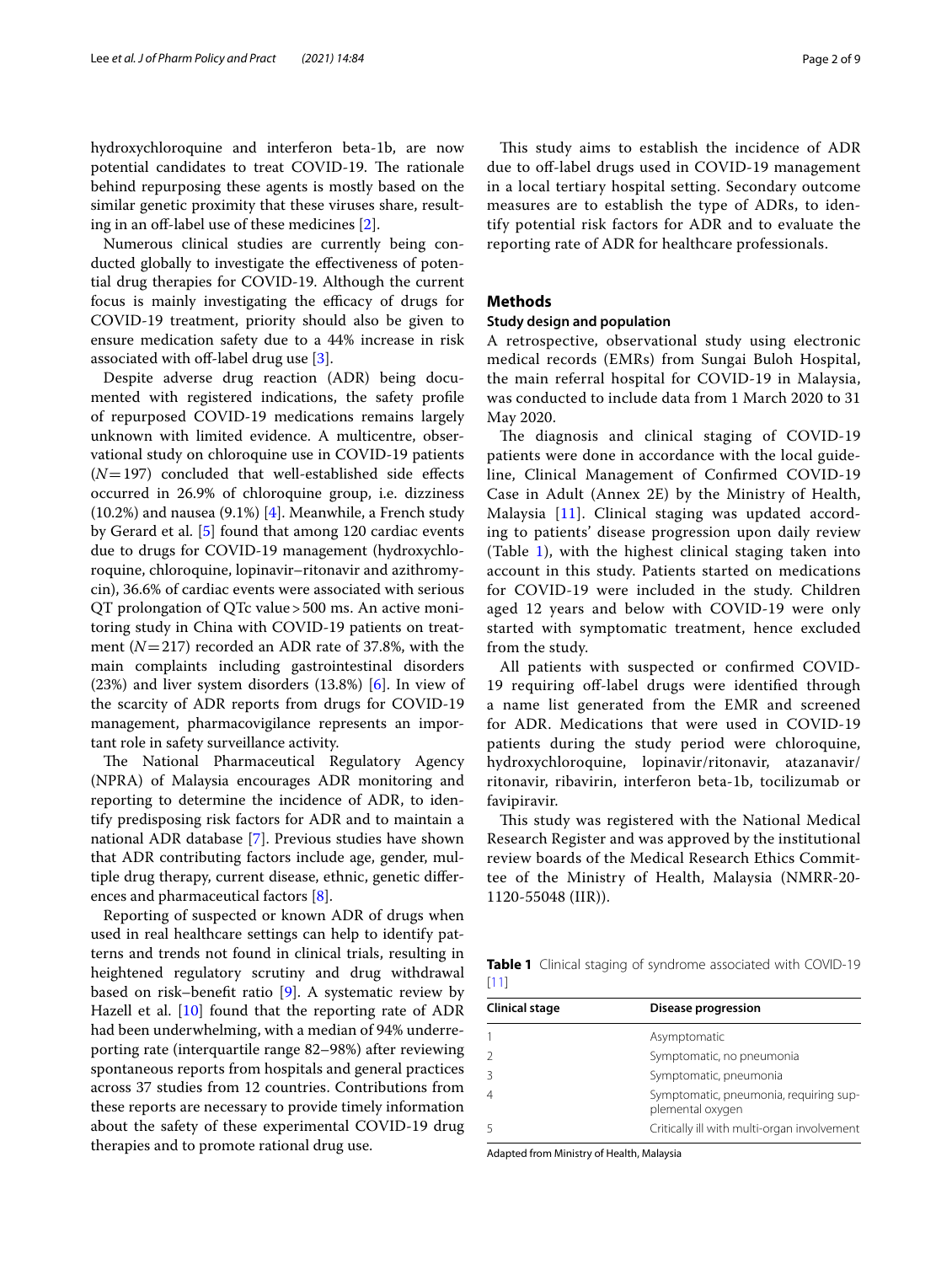#### **Active monitoring by investigators**

A trigger tool (Table [2\)](#page-2-0) consisting of laboratory parameters was prepared as per the defnitions from previous guidelines or journals. Meanwhile, adverse events that cannot be defned by laboratory values were matched with adverse events listed in the registered product inserts to identify ADR.

Retrospective chart review was conducted by the investigators trained in pharmacovigilance, covering medical records on discharge summary, procedure notes, progress notes and laboratory data. Actions to minimise misclassifcation bias include screening medical records in a standardised manner and counterchecking detected ADR by another team member.

#### **Data collection**

Patients' characteristics (diagnosis, sex, age, one or more comorbidities and history of drug allergy), medications for COVID-19 and laboratory results, were documented with a case report form. History of drug allergy can be retrieved from the EMR in the form of free text entry in the progress note. Evaluation of ADR was done when the trigger item or adverse event was detected, with the suspected causative drug, time of onset, treatment of ADR and the clinical outcome being recorded.

#### **Causality assessment**

The causality assessment of all suspected ADR was completed using the World Health Organization-Uppsala Monitoring Centre (WHO-UMC) system [\[19](#page-8-7)]. The relationship between the detected ADR and drugs was categorised as certain, probable, possible, unlikely, unclassifed/conditional, or unassessable/unclassifable, and only ADR cases categorised as certain, probable and possible were further analysed.

The seriousness of the ADR was ranked using the International Conference on Harmonization (ICH) E2A guideline (ICH E2A Clinical Safety Data Management: Defnitions and Standards for Expedited Reporting). As defned by the guideline, a serious event or reaction is any untoward medical occurrence that at any dose: "(1) resulted in death; (2) is life-threatening; (3) required hospitalisation or resulted in prolongation of existing hospitalisation; (4) resulted in persistent or signifcant disability/incapacity, or (5) caused congenital anomaly/ birth defect or medically important event or reaction that required medical/surgical intervention to prevent serious outcome" [[20\]](#page-8-8).

The clinical outcome indicators of ADR were recovered fully, recovering, not recovered, unknown, or fatal. The ADR was considered clinically cured with the disappearance of symptoms or recovery of the laboratory indexes to normal values. Patients were followed until recovery or discharge, whichever earlier, to determine the clinical outcome.

#### **ADR reporting by healthcare providers**

A separate manual reporting of ADR was completed by the doctors and pharmacists in the facility. These ADR reports were documented in the case bank and submitted to NPRA, and matched with the ADR cases identifed in the study to determine the rate of ADR reporting.

#### Reporting rate

 $=\frac{\text{Number of ADR cases reported by healthcare providers}}{\text{Total number of ADR cases identified in the study}} \times 100\%$ 

#### **Data analysis**

Data collected were analysed using the statistical software Statistical Package for the Social Sciences (SPSS)

<span id="page-2-0"></span>**Table 2** Trigger tool for ADR detection

| Trigger items                                                                                                                                                                                             | <b>Explanation</b>               |
|-----------------------------------------------------------------------------------------------------------------------------------------------------------------------------------------------------------|----------------------------------|
| Exceeds 500 ms or there has been an increase of $\geq$ 60 ms compared with the pre-drug baseline value [12]                                                                                               | Drug-induced QT prolongation     |
| Alanine aminotransferase (ALT) $\geq$ 5 x or alkaline phosphatase (ALP) $\geq$ 2 x and total bilirubin (TBL) $\geq$ 2 x upper limit<br>of normal (ULN) [13]                                               | Drug-induced liver injury        |
| Baseline < 180 umol/L: 50% increment from baseline or minimum increment by 40 umol/L; baseline > 180 umol/L;<br>Minimum increment by 90 umol/L. Note: Drug exposure must be 24 h preceding the event [14] | Drug-induced acute kidney injury |
| $<$ 50 $\times$ 10 <sup>9</sup> platelets/L [15]                                                                                                                                                          | Thrombocytopenia                 |
| <1.5 $\times$ 10 <sup>9</sup> neutrophils/L [16]                                                                                                                                                          | Neutropenia                      |
| >6.8 mg/dL (404 µmol/L) [17]                                                                                                                                                                              | Hyperuricaemia                   |
| <10 g/dL haemoglobin [18]                                                                                                                                                                                 | Drug-induced anaemia             |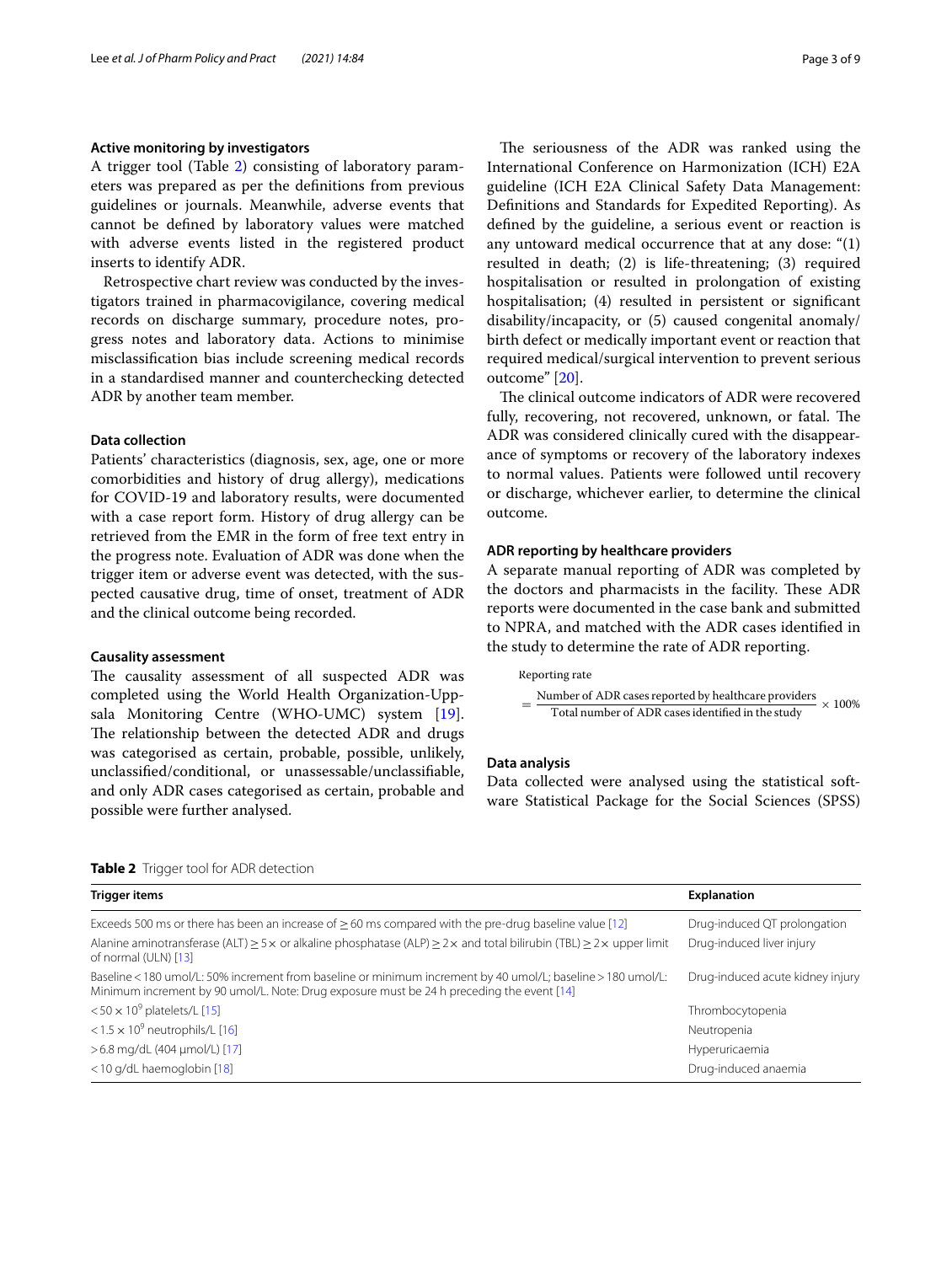Version 24.0. All performed analyses were set as twotailed with a confdence interval of 95% and *P* value less than 0.05 was considered statistically signifcant. Demographic data were analysed using descriptive analysis (frequency and percentage). The association of potential risk factors for ADRs was evaluated using both univariate, i.e. Chi-square test, Mann–Whitney test and simple logistic regression, as well as multivariate analysis with multiple linear regression.

#### **Results**

A total of 1080 patients were included in this study. The characteristics of the participants were summarised in Table [3.](#page-3-0) There were more ADR cases in older patients and those with comorbidity (both  $P < 0.001$ ). There were no signifcant diferences in proportions of sex and history of drug allergy between the two groups.

<span id="page-3-0"></span>

|              | <b>Table 3</b> Demographics and clinical background of participants |  |  |
|--------------|---------------------------------------------------------------------|--|--|
| $(N = 1080)$ |                                                                     |  |  |

| Variable                         | Patients with<br>$ADR (n = 217)$ | <b>Patients</b><br>without ADR<br>$(n=863)$ | P value                |
|----------------------------------|----------------------------------|---------------------------------------------|------------------------|
| Age (mean $\pm$ SD in years)     | $47.96 \pm 16.50$                | $40.07 + 16.51$                             | $< 0.001$ <sup>+</sup> |
| Sex                              |                                  |                                             |                        |
| Male                             | 137 (63.1%)                      | 593 (68.7%)                                 | 0.116 <sup>‡</sup>     |
| Female                           | 80 (36.9%)                       | 270 (31.3%)                                 |                        |
| History of drug allergy          |                                  |                                             |                        |
| Yes                              | 5(2.3%)                          | 26 (3.0%)                                   | 0.576 <sup>†</sup>     |
| No                               | 212 (97.7%)                      | 837 (97.0%)                                 |                        |
| <b>Presence of comorbidity</b>   |                                  |                                             |                        |
| Yes                              | 117 (53.9%)                      | 294 (34.1%)                                 | $< 0.001$ <sup>+</sup> |
| No                               | 100 (46.1%)                      | 569 (65.9%)                                 |                        |
| <b>COVID-19 category</b>         |                                  |                                             |                        |
| Patient under investi-<br>gation | $9(4.1\%)$                       | 80 (9.3%)                                   |                        |
| Stage 1                          | $1(0.5\%)$                       | 35 (4.1%)                                   |                        |
| Stage 2                          | 27 (12.4%)                       | 357 (41.4%)                                 |                        |
| Stage 3                          | 85 (39.1%)                       | 311 (36.0%)                                 |                        |
| Stage 4                          | 79 (36.4%)                       | 58 (6.7%)                                   |                        |
| Stage 5                          | 16 (7.4%)                        | 22 (2.5%)                                   |                        |
| Number of COVID-19 drug(s)       |                                  |                                             |                        |
| 1                                | 51 (23.5%)                       | 704 (81.6%)                                 |                        |
| $\overline{2}$                   | 96 (44.2%)                       | 115 (13.3%)                                 |                        |
| 3                                | 46 (21.2%)                       | 30 (3.5%)                                   |                        |
| 4 and 5                          | 24 (11.1%)                       | 14 (1.6%)                                   |                        |

Data are *n* (%) or mean ( $\pm$  SD)

† Analysed with Mann–Whitney *U* test

<sup>‡</sup> Analysed with Chi-square (X<sup>2</sup>) test

#### **Classifcations of ADRs**

The adverse events were categorised according to system organ class (SOC) using WHO-Adverse Reaction Terminology (WHO-ART), as listed in Table  $4$ . The most common ADRs detected were gastrointestinal disorders (43.5%), followed by hepatobiliary disorders (36.1%) and cardiac disorders (16.2%).

### **Drugs used in COVID‑19 and ADR**

Almost all patients (98%) were started on hydroxychloroquine. Nevertheless, ADRs were most commonly detected in atazanavir (52.7%), followed by chloroquine (36.8%) and lopinavir/ritonavir (34.6%), as seen in Table [5](#page-4-1). The ADRs detected were classified as probable or possible. Most patients fully recovered from the efects of ADR, while the rest showed signs of recovering prior to discharge. No serious ADR was identifed from all cases.

Among 217 patients who experienced ADR, drugrelated adverse reactions were highest (44.2%) in those started on two COVID-19 drugs (Table  $3$ ). The pairs of suspected drug with the highest rate of ADR were atazanavir–hydroxychloroquine (25.3%) and lopinavir/rito-navir–hydroxychloroquine (15.7%) (Table [6](#page-5-0)). The most common ADRs among these pairs were hyperbilirubinaemia (6.5%) and diarrhoea (8.3%), respectively.

When used individually, the most common ADR detected was hyperbilirubinaemia (37.8%) for atazanavir and diarrhoea (21.2%) for lopinavir/ritonavir. Diarrhoea (25.4%) and QT prolongation (14.3%) were the most frequently detected ADR for hydroxychloroquine.

#### **Comorbidities and ADR**

The incidence of ADR was higher in patients with one or more comorbidities ( $P < 0.001$ ). Significant difference in incidences of ADR were detected in patients with chronic kidney disease (50%), cardiovascular diseases (39.7%), hypertension (30.5%) and diabetes mellitus (29.9%) (*P*<0.05), as compared to those without these comorbidities (Table [7](#page-5-1)).

#### **Risk factors of ADR**

Using univariate analysis, factors that were associated with the occurrence of ADR include age, presence of comorbidity, patients diagnosed with COVID-19 stage 3 to 5 and number of COVID-19 drugs (Table [8\)](#page-6-0). With every increment in age, the odds of experiencing ADR increases by 3% (crude odds ratio  $[OR] = 1.03$ ,  $P < 0.05$ ).

In multivariate analysis, the independent risk factors for the occurrence of ADR were female (adjusted OR: 1.53; 95% CI 1.06–2.20; *P*=0.02), patients diagnosed with COVID-19 stage 3 (adjusted OR: 2.58; 95% CI 1.20– 5.55; *P*=0.015) and stage 4 (adjusted OR: 4.17; 95% CI 1.79–9.73; *P*=0.001) and number of COVID-19 drugs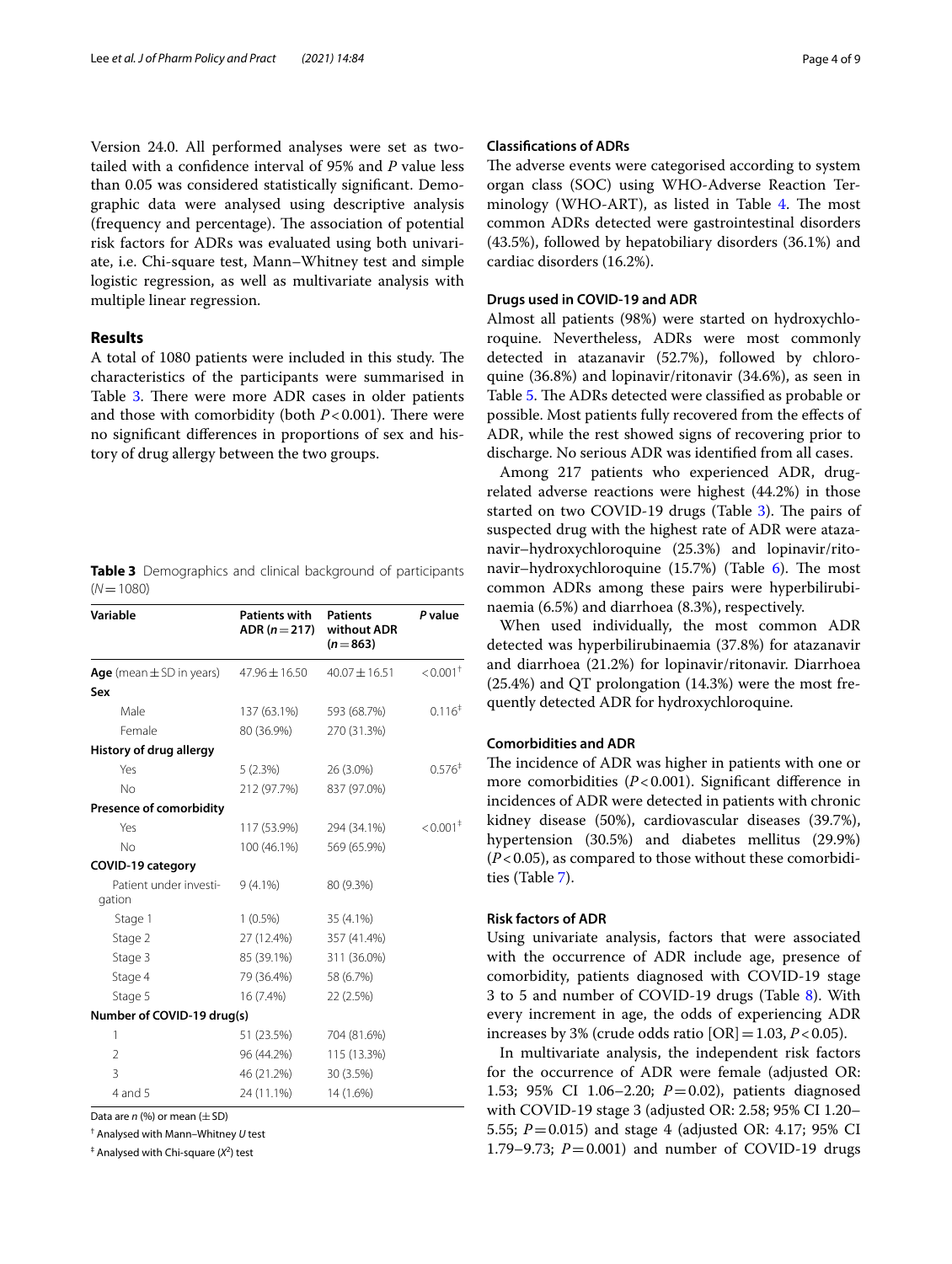**ADR according to SOC Incidence of ADR Time to onset**

#### <span id="page-4-0"></span>**Table 4** Classification of ADR ( $n = 246$ )

|                                        |            | Acute (within 60 min) | Subacute (1 to 24 h) | Latent (after 2 days) |
|----------------------------------------|------------|-----------------------|----------------------|-----------------------|
| Blood and lymphatic system disorders   |            |                       |                      |                       |
| Anaemia                                | $2(0.8\%)$ | 0                     |                      |                       |
| <b>Cardiac disorders</b>               |            |                       |                      |                       |
| QT prolongation                        | 34 (13.8%) | 0                     | 9                    | 25                    |
| Bradycardia                            | $4(1.6\%)$ | 0                     |                      | 3                     |
| ST elevation                           | $1(0.4\%)$ | 0                     | $\Omega$             |                       |
| Palpitation                            | $1(0.4\%)$ | 0                     | 0                    |                       |
| <b>Gastrointestinal disorders</b>      |            |                       |                      |                       |
| Diarrhoea                              | 76 (30.9%) | 0                     | 49                   | 27                    |
| Nausea and vomiting                    | 27 (11.0%) |                       | $\overline{7}$       | 19                    |
| Abdominal pain                         | $4(1.6\%)$ | 0                     | $\overline{2}$       |                       |
| <b>Hepatobiliary disorders</b>         |            |                       |                      |                       |
| Hyperbilirubinaemia (without jaundice) | 77 (31.3%) | 0                     | 17                   | 60                    |

 Elevated liver transaminases 6 (2.4%) 0 0 6 Hyperbilirubinaemia (with jaundice) 5 (2.0%) 0 3 2 Elevated alkaline phosphatase  $1 \quad (0.4\%)$  0 0 0 1

Giddiness and  $(1.2\%)$  1 and  $(1.2\%)$  1 and  $(1.2\%)$  1 and  $(1.2\%)$  1 and  $(1.2\%)$  1 and  $(1.2\%)$  1 and  $(1.2\%)$  1 and  $(1.2\%)$  1 and  $(1.2\%)$  1 and  $(1.2\%)$  1 and  $(1.2\%)$  1 and  $(1.2\%)$  1 and  $(1.2\%)$  1 and  $(1.2\%)$  1 a Headache 1 (0.4%) 0 1 0

Acute kidney injury 2 (0.8%) 0 1 1

Rash 2 (0.8%) 0 1 1

Incidence of ADR is reported as *n* (%), where % is calculated by number of ADR/*n*

#### <span id="page-4-1"></span>**Table 5** Suspected drug, ADR, outcome and causality

| <b>Suspected drugs</b> | <b>Patient on</b><br>treatment | <b>ADR</b>  | Outcome   |            | Causality <sup>a</sup> |          |
|------------------------|--------------------------------|-------------|-----------|------------|------------------------|----------|
|                        |                                |             | Recovered | Recovering | Probable               | Possible |
| Atazanavir             | 167                            | 88 (52.7%)  | 57        | 29         | 57                     | 29       |
| Chloroquine            | 19                             | 7(36.8%)    |           |            | 0                      |          |
| Lopinavir/ritonavir    | 214                            | 78 (36.4%)  | 75        |            | 18                     | 60       |
| Ribavirin              |                                | $1(14.3\%)$ |           |            |                        |          |
| Hydroxychloroquine     | 1035                           | 118 (11.4%) | 107       |            | 22                     | 96       |
| Interferon beta-1b     | 91                             | $3(4.4\%)$  | Ρ         |            | $\Omega$               |          |
| Tocilizumab            | 8                              | $\Omega$    | $\Omega$  |            |                        |          |
| Favipiravir            | 6                              | 0           | $\Omega$  |            |                        |          |

ADR is reported as *n* (%), where % is calculated by taking ADR/patient on treatment

<sup>a</sup> No ADR cases were classified as certain

**Nervous system disorders**

**Renal and urinary disorders**

**Skin and subcutaneous tissue disorders**

(adjusted OR: 3.34; 95% CI 2.51–4.44; *P*<0.001). Age, presence of comorbidity and diagnosis of COVID-19 stage 5 were not independent risk factors when analysed with multivariate analysis.

#### **Reporting rate of ADR by healthcare professionals**

Among 246 ADR cases detected within the sample, only 49 cases (19.9%) were manually reported, in which 48 cases of the ADR reports were submitted by pharmacists, and one case was submitted by doctor. The most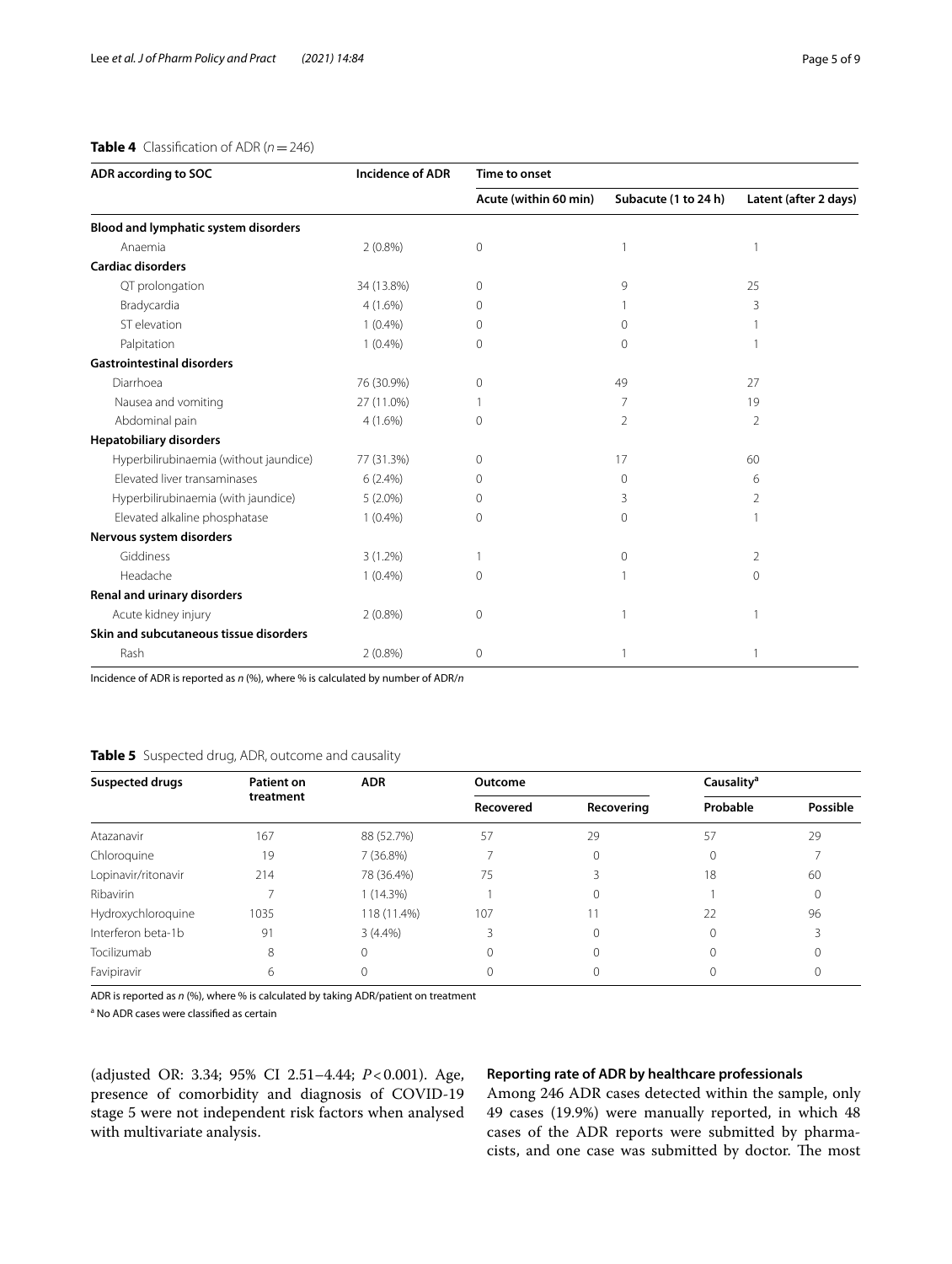<span id="page-5-0"></span>**Table 6** Incidence of ADR in diferent drug-pair combinations

| COVID-19 drug pair                     | ADR        |
|----------------------------------------|------------|
| Atazanavir-hydroxychloroquine          | 55 (25.3%) |
| Lopinavir/ritonavir-hydroxychloroquine | 34 (15.7%) |
| Lopinavir/ritonavir-interferon beta-1b | 5(2.3%)    |
| Atazanavir-favipiravir                 | $1(0.5\%)$ |
| Lopinavir/ritonavir-chloroquine        | $1(0.5\%)$ |

ADR is reported as *n* (%), where % is calculated by taking ADR/patient with ADR

<span id="page-5-1"></span>**Table 7** Comorbidity and ADR

| Comorbidity                         | <b>Number</b><br>οf<br>patients | Patients with ADR P value <sup>#</sup> |         |
|-------------------------------------|---------------------------------|----------------------------------------|---------|
| Cancer                              | 4                               | 3 (75.0%)                              | 0.006   |
| Obesity                             | 7                               | $5(71.4\%)$                            | 0.001   |
| Chronic kidney disease              | 38                              | 19 (50.0%)                             | < 0.001 |
| Cardiovascular diseases             | 58                              | 23 (39.7%)                             | < 0.001 |
| Hypertension                        | 249                             | 75 (30.1%)                             | < 0.001 |
| Diabetes mellitus                   | 157                             | 46 (29.3%)                             | 0.002   |
| Chronic obstructive lung<br>disease | 4                               | $1(25.0\%)$                            | 0.814   |
| Asthma                              | 47                              | 10 (21.3%)                             | 0.862   |

Patients with ADR are reported as *n* (%), where % is calculated by patients with ADR/number of patients

# Analysed with Chi-square (*X*<sup>2</sup> ) test

commonly reported ADRs were hyperbilirubinaemia (65.3%) and QT prolongation (28.6%), with the main suspected drug being atazanavir and hydroxychloroquine, respectively. There were no ADR reports received for gastrointestinal symptoms, despite it contributing to the most number of ADR cases detected.

#### **Discussion**

Around 20% of hospitalised patients experienced ADR while receiving treatment for COVID-19 based on the fndings of this study. In China, Sun et al. [\[6](#page-8-1)] reported a higher ADR incidence rate of 37.8% among their COVID-19 patients. A systematic review of 29 studies had published that the prevalence of ADR among inpatients (non-COVID-19 related) ranged from 1.6% to 41.4% [\[21](#page-8-16)]. In summary, ADR appears to be an event that occurs with drug use irrespective of indication. The predominant ADRs detected in this study were gastrointestinal and liver-related disorders, in agreement with the results by Sun et al. [[6](#page-8-1)].

The ADRs detected in this study were classified as probable or possible. In practice, few reactions are considered as "certain" due to the presence of confounding factors in most cases, including the underlying diseases or concomitant drugs, that has to be considered during the evaluation of a causal relationship between a drug and an ADR [\[19](#page-8-7), [22\]](#page-8-17). Meanwhile, the causality category "probable" indicates that the ADR is "unlikely to be attributed to the disease or other drugs", whereas "possible" suggests that the ADR "could be explained by the disease or other drugs" [\[19](#page-8-7)]. No serious ADR was detected from this study, possibly due to timely discontinuation of medication by the treating physicians.

Risk factors for ADR determined in this study using univariate analysis include age, presence of comorbidity, diagnosis of COVID-19 stage 3 to 5, and the number of COVID-19 drugs. The independent risk factors of ADR identifed with multivariate analysis were female, diagnosis of COVID-19 stage 3 and stage 4, and the number of COVID-19 drugs.

It has been established that the elderly population is more prone to developing ADRs [[23](#page-8-18)]. Our study has shown that the risk of ADR increases by 3% with each increasing year in age. The older patients could be afected due to the presence of chronic disease, polypharmacy and age-related physiological changes that may alter the drug's pharmacokinetics and pharmacodynamics [[24](#page-8-19)]. On a related note, patients with comorbidity are found to have a 2.26-fold risk of experiencing ADR compared to patients with no known medical illnesses, possibly due to the complex interactions between multiple drugs and disease states [[25](#page-8-20)].

Several studies had identifed the female gender as one of the potential risk factors of experiencing ADR [[23](#page-8-18), [25,](#page-8-20) [26](#page-8-21)]. Our study reported a 1.53-fold risk in females to experience ADR than males, which corresponds to current literature [[23,](#page-8-18) [25,](#page-8-20) [26\]](#page-8-21). Postulated factors such as diferences in circulating hormonal levels, having more prescription drugs, and a higher dose used in relation to their body weight were used to explain this phenomenon [[26\]](#page-8-21).

The recommended treatment from Guidelines on COVID-19 Management in Malaysia (as of 24 March 2020), at the point of data collection, was hydroxychloroquine in patients with COVID-19 stage 2, with the addition of protease inhibitors (atazanavir or lopinavir/ ritonavir) in stage 3 (with warning signs) as well as stage 4 [\[27\]](#page-8-22).

Patients who developed ADR were mostly diagnosed with COVID-19 stage 3 (39.3%, adjusted OR: 2.62; 95% CI 1.22–5.63;  $P = 0.014$ ) or stage 4 (36.1%, adjusted OR: 4.16; 95% CI 1.78–9.71;  $P = 0.001$ ). The use of these protease inhibitors could have contributed to most of the ADRs observed in this group of patients. Hyperbilirubinaemia is a well-documented ADR of atazanavir, whereas diarrhoea is a common ADR for lopinavir/ritonavir [\[28](#page-8-23)]. This study demonstrated that off-label use of medications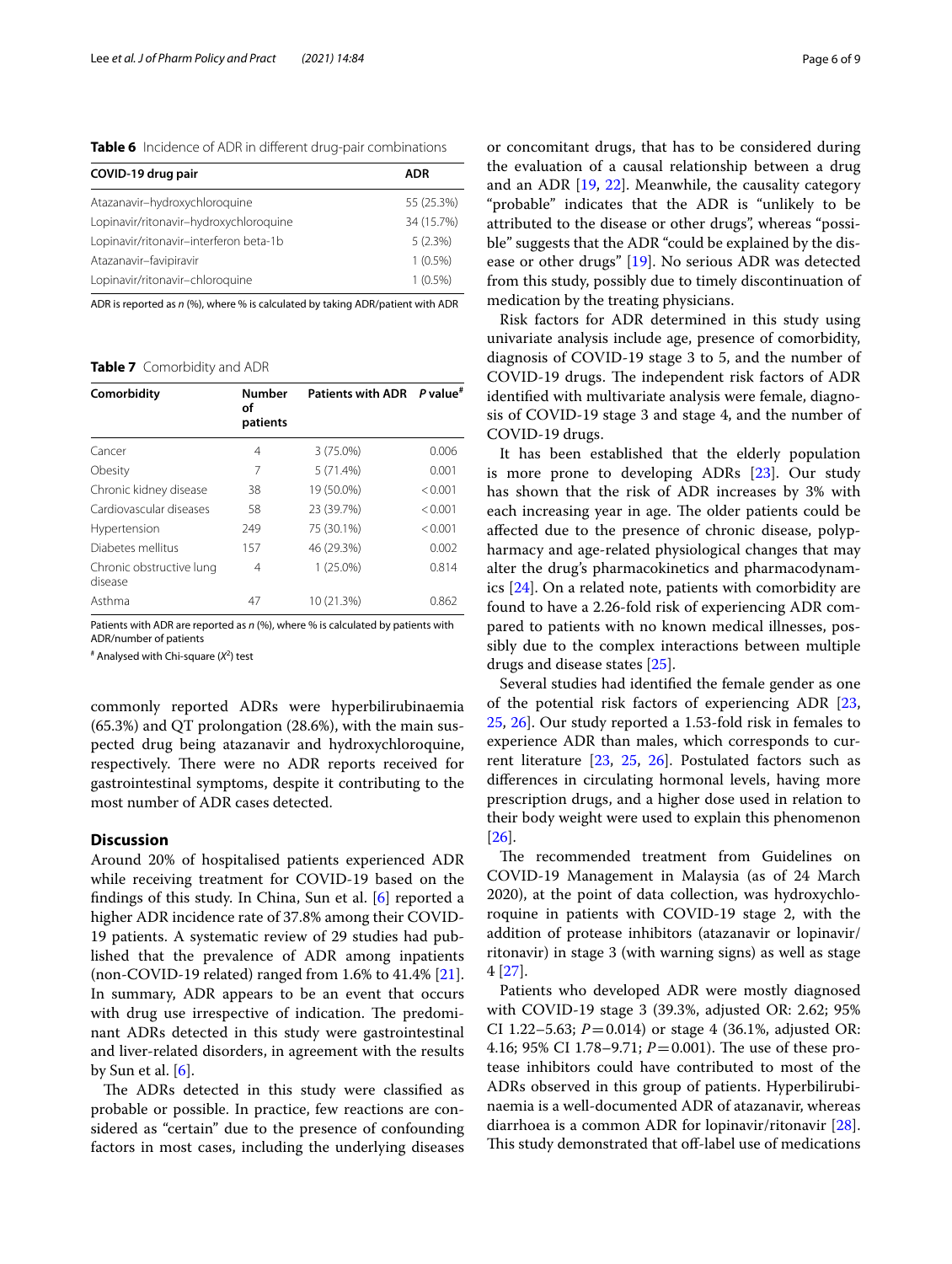| Variable                     | Crude OR (95% CI)   | P value | Adjusted OR (95% CI) <sup>a</sup> | P value |
|------------------------------|---------------------|---------|-----------------------------------|---------|
| Demographics                 |                     |         |                                   |         |
| Age (mean $\pm$ SD in years) | 1.03 (1.02, 1.04)   | < 0.001 |                                   |         |
| Sex                          |                     |         |                                   |         |
| Male                         |                     |         |                                   |         |
| Female                       | 1.28 (0.94, 1.75)   | 0.117   | 1.53 (1.06, 2.20)                 | 0.024   |
| <b>Clinical background</b>   |                     |         |                                   |         |
| History of drug allergy      |                     |         |                                   |         |
| Yes                          | 0.76(0.29, 2.00)    | 0.577   |                                   |         |
| No                           |                     |         |                                   |         |
| Presence of comorbidity      |                     |         |                                   |         |
| Yes                          | 2.26 (1.68, 3.06)   | < 0.001 |                                   |         |
| <b>No</b>                    |                     |         |                                   |         |
| COVID-19 category            |                     |         |                                   |         |
| Patient under investigation  |                     |         |                                   |         |
| Stage 1                      | 0.25(0.03, 2.08)    | 0.202   |                                   |         |
| Stage 2                      | 0.67(0.30, 1.48)    | 0.319   |                                   |         |
| Stage 3                      | 2.45 (1.18, 5.07)   | 0.016   | 2.58 (1.20, 5.55)                 | 0.015   |
| Stage 4                      | 12.11 (5.62, 26.10) | < 0.001 | 4.17 (1.79, 9.73)                 | 0.001   |
| Stage 5                      | 6.47 (2.52, 16.60)  | < 0.001 |                                   |         |
| Number of COVID-19 drug(s)   | 3.94 (3.20, 4.85)   | < 0.001 | 3.34 (2.51, 4.44)                 | < 0.001 |

<span id="page-6-0"></span>**Table 8** Univariate and multivariate model of variables associated with ADR

a Forward and backward LR applied. Hosmer and Lemeshow=0.121. Classifcation table=83.2. No multicollinearity was detected. ROC=0.83 (0.79, 0.86; *P* value ≤0.001). Only variables with *P* value <0.05 were mentioned in the AOR

in COVID-19 patients showed similar safety profle when used as per FDA-approved indications [[29](#page-8-24)[–31](#page-8-25)].

Multivariate analysis revealed that the risk of ADR was increased by 3.34 times with every addition of one COVID-19 drug to the treatment regime. Despite numerous studies investigating the efect of the number of drugs on ADR occurrence, the mechanism remains unestablished. It was proposed that drug–drug interactions could have contributed to most ADR, which arose from pharmacokinetic or pharmacodynamic interactions [\[8,](#page-8-3) [23\]](#page-8-18). Examples of pharmacokinetic interactions include induction or inhibition of metabolising enzymes and displacement of a drug from plasma protein binding sites; on the other hand, pharmacodynamic interactions involve additive or antagonistic pharmacological efects [[8\]](#page-8-3).

ADR reporting is defned as identify, quantify, evaluate and prevent risk related to the use of marketed drugs [[32\]](#page-8-26). All healthcare workers are responsible for documenting and reporting clinically important ADR to the national pharmacovigilance centre [\[33](#page-8-27)]. However, voluntary reporting may lead to substantial underreporting of ADR [\[33](#page-8-27)]. During the study period, our facility's reporting rate was 19.9%, which was translated to an underreporting rate of 80.1%. A systematic review investigated the extent of underreporting of an ADR to spontaneous reporting systems in hospitals and general practices across 37 studies from 12 countries and found that the median underreporting rate was 94% (interquartile range 82–98%) [[10\]](#page-8-5).

Common reasons for underreporting among healthcare workers were inexperience (reporting only serious and unexpected ADR), insecurity (notifcation made only when damage is certain), indiference (postponing notifcation of damage due to various excuses) and lack of training in pharmacovigilance (unfamiliar with procedures to report ADR)  $[34]$  $[34]$ . These factors are consistent with the observations made in our facility, as only severe ADR reports (e.g. hyperbilirubinaemia and QT prolongation) were received.

Almost all (98%) of ADR reports were submitted by the pharmacists during the study period. This corresponds to the local nationwide ADR reporting pattern, where majority of the ADR reports (68.1%) were submitted by pharmacists and only 16.5% were submitted by doctors in 2018 [\[35](#page-8-29)]. A similar trend was observed where pharmacists were the highest notifers for ADR cases in other parts of the world, implicating that pharmacists may have greater engagement in pharmacovigilance issues [\[22\]](#page-8-17). Hence, continuous education for other healthcare professionals is much needed to encourage adherence to ADR surveillance [\[22](#page-8-17), [34\]](#page-8-28).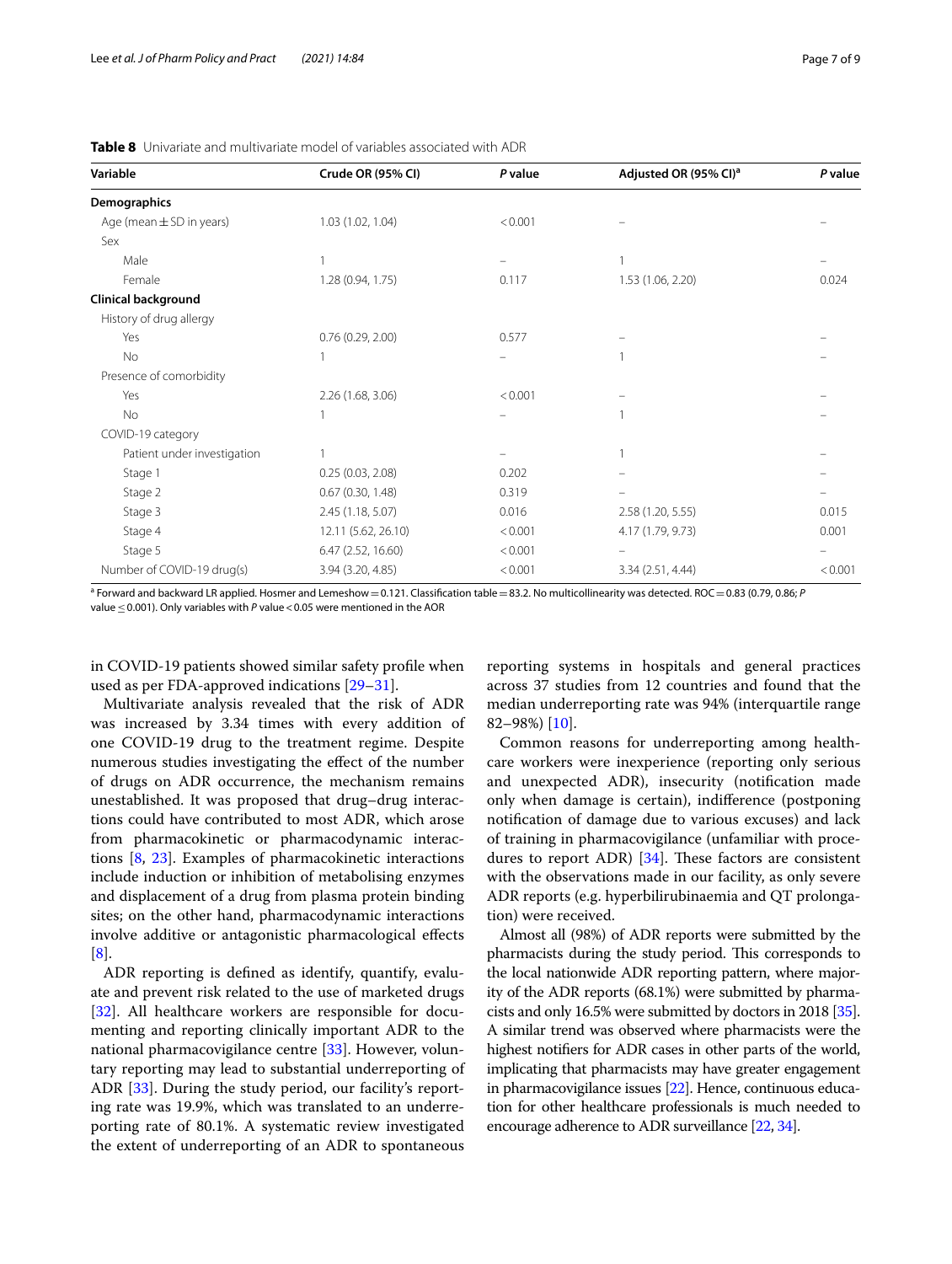This study provided an overview on the incidence of ADR for the off-label use of medications among COVID-19 patients during the early days of the pandemic in a Malaysian COVID-19 referral hospital. It was worth noting that the WHO clinical management interim guidance (as of 13 March 2020) states "there is no current evidence to recommend any specifc anti-COVID-19 treatment for patients with confrmed COVID-19", and advises that "investigational anti-COVID-19 therapeutics should be used only in approved, randomised, controlled trials" [[36\]](#page-8-30).

The latest WHO Therapeutics and COVID-19: Living Guideline (released 31 March 2021) recommends against administering hydroxychloroquine, chloroquine and lopinavir/ritonavir for the treatment of COVID-19 due to a lack of evidence in improving patient outcome, coupled with the risk of increased adverse events [[37](#page-8-31)]. However, our fndings suggest a similar safety profle when prescribed for FDA-approved indications. Only favipiravir, interferon beta-1b and tocilizumab are currently in use in our facility.

There are some limitations to this study. As patients were enrolled for retrospective chart review using convenience sampling, this may result in skewed patient demographics. Although measures to reduce misclassifcation bias were implemented, it may be impossible to completely eliminate this error. The causal relationship between the drug and ADR may be infuenced by other confounding factors, especially in nonspecifc complaints (eg. gastrointestinal symptoms), despite only taking into account related adverse events that occurred after drug use. A lack in a comparator group also makes it diffcult to rule out the interference caused by COVID-19 infection.

The interpretation of the study may also be limited by the minimal usage of favipiravir and tocilizumab during the study period, resulting in poor representation of ADR cases for these medications. Thus, further investigations may be necessary to determine the rate of ADR associated with favipiravir and tocilizumab.

#### **Conclusion**

The repurposed medications for COVID-19 management suggest a similar safety profle when compared to the usage of medications prescribed for FDA-approved indications. This present study found that 20.1% of patients experienced ADR from off-label drugs used in COVID-19 management. The ADRs detected mostly affect the gastrointestinal, hepatobiliary and cardiovascular systems. Female, diagnosis of COVID-19 stage 3 and stage 4, and the number of COVID-19 drugs were identifed as independent risk factors of ADR. Regardless, low reporting rate among healthcare professionals remains an issue to be tackled to provide a more complete and accurate representation of ADR cases. Given the uncertainty surrounding COVID-19, more research is warranted in ADR surveillance to maximise patient safety.

#### **Abbreviations**

ADR: Adverse drug reaction; ALP: Alkaline phosphatase; ALT: Alanine aminotransferase; COVID-19: Coronavirus disease 2019; EMR: Electronic medical record; FDA: Food and Drug Administration; ICH: International Conference on Harmonization; MERS: Middle-East respiratory syndrome; NPRA: National Pharmaceutical Regulatory Agency; OR: Odds ratio; SARS: Severe acute respiratory syndrome; SOC: System organ class; SPSS: Statistical Package for the Social Sciences; TBL: Total bilirubin; ULN: Upper limit of normal; WHO: World Health Organization; WHO-ART: World Health Organization-Adverse Reaction Terminology; WHO-UMC: World Health Organization-Uppsala Monitoring Center.

#### **Acknowledgements**

We would like to thank the Director General of Health Malaysia for his permission to publish this article.

#### **Authors' contributions**

LJY designed the study, collected data, and was a major contributor in data analysis as well as manuscript writing and revision. AASY was involved in study design, data collection and analysis, and manuscript editing. NMA and ALM contributed in data collection. AO conceptualised the study. All authors read and approved the fnal manuscript.

#### **Funding**

The study was self-funded.

#### **Availability of data and materials**

The datasets used and/or analysed during the current study are available from the corresponding author on reasonable request.

#### **Declarations**

#### **Ethics approval and consent to participate**

The study was registered with the National Medical Research Register and was approved by the institutional review boards of the Medical Research Ethics Committee of Ministry of Health Malaysia (NMRR-20-1120-55048 (IIR)).

#### **Consent for publication**

All authors have given verbal consent for publication.

#### **Competing interests**

The authors declare that they have no competing interests.

Received: 21 January 2021 Accepted: 2 October 2021

#### **References**

- <span id="page-7-0"></span>1. World Health Organisation (WHO). Coronavirus disease (COVID-19) pandemic. [https://www.who.int/emergencies/diseases/novel-coron](https://www.who.int/emergencies/diseases/novel-coronavirus-2019) [avirus-2019.](https://www.who.int/emergencies/diseases/novel-coronavirus-2019) Accessed on 16 May 2020.
- <span id="page-7-1"></span>2. Sanders JM, Monogue ML, Jodlowski TZ, Cutrell JB. Pharmacologic treatments for Coronavirus disease 2019 (COVID-19): a review. JAMA. 2020;323(18):1824–36. <https://doi.org/10.1001/jama.2020.6019>.
- <span id="page-7-2"></span>3. Equale T, Buckeridge DL, Verma A, et al. Association of off-label drug use and adverse drug events in an adult population. JAMA Intern Med. 2016;176(1):55–63. [https://doi.org/10.1001/jamainternmed.2015.6058.](https://doi.org/10.1001/jamainternmed.2015.6058)
- <span id="page-7-3"></span>4. Huang M, Li M, Xiao F, et al. Preliminary evidence from a multicenter prospective observational study of the safety and efficacy of chloroquine for the treatment of COVID-19. Natl Sci Rev. 2020;7(9):1428–36. [https://](https://doi.org/10.1093/nsr/nwaa113) [doi.org/10.1093/nsr/nwaa113](https://doi.org/10.1093/nsr/nwaa113).